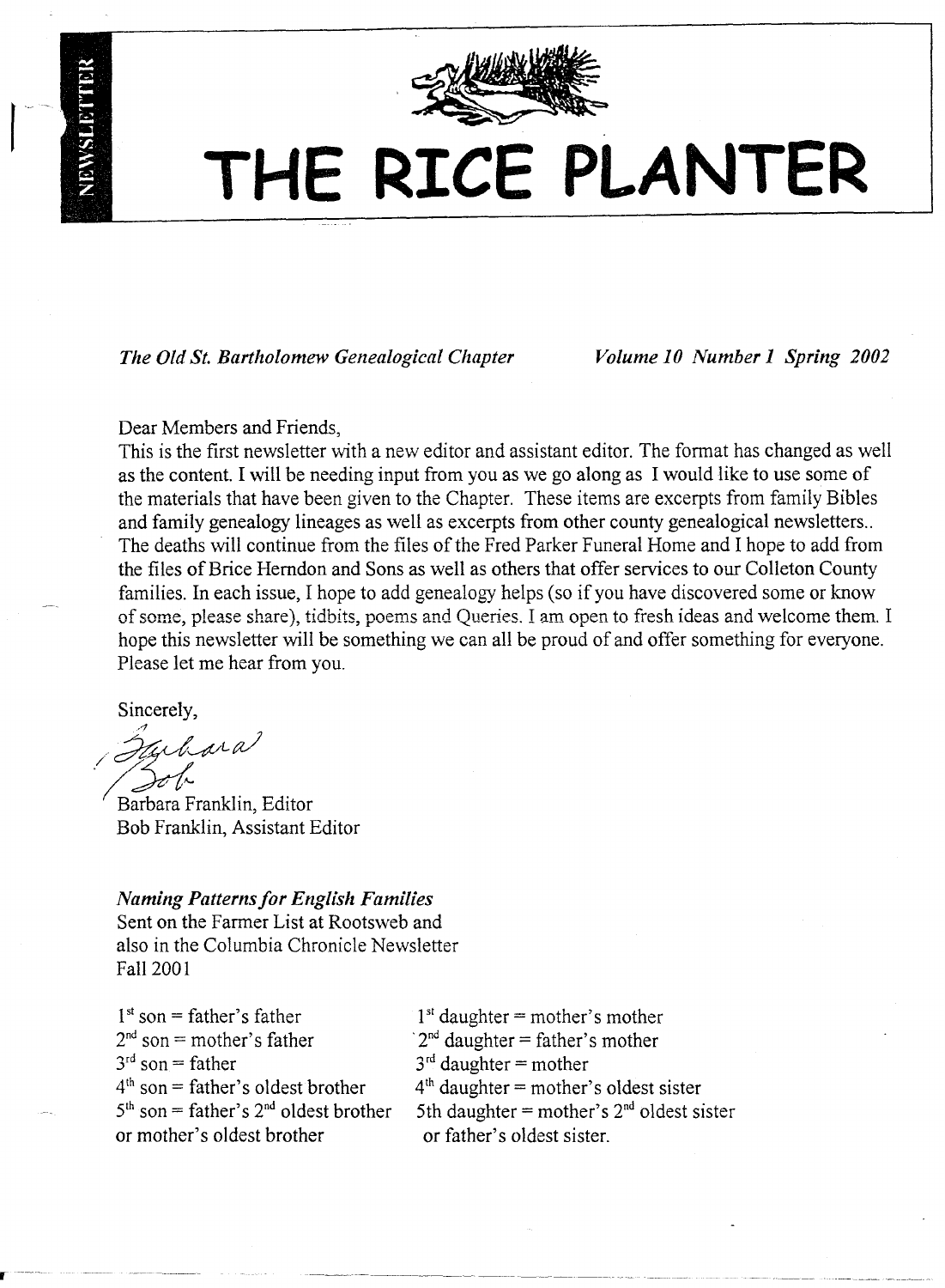#### *A Prayer for Genealogist*

#### *Kinsman*

Lord, help me dig into the past, And sift the sands of time, That I might find the roots that made This family tree of mine. Lord, help me trace the ancient roads, On which my fathers trod, And led them through so many lands, To find our present sod.

Lord, help me find an ancient book, Or dusty manuscript, That's safely hidden now away, In some forgotten crypt.

Lord, let it bridge the gap that haunts My soul, when I can't find The missing link between some name That ends the same as mine.

These two poems are from the Fall 2001 *Columbia Chronicle.* I found no author for the poems.

#### *BEWARE!!!!!!*

Genealogy scams. Check out this address: http://www.censusdiggins.com/ familydiscovery.html

Alas, my elusive kinsman You've lead me quite a chase I thought I'd found your courthouse But the Yankees burned the place You always kept your bags packed Although you had no fame, and Just for the fun of it. Twice you changed your name. You never owed any man, or At least I found no bills In spite of eleven offspring You never left a will. They say our names from Europe Came stateside on a ship Either they lost the passenger list Or Granddad gave them the slip. I'm the only one Another searcher I can't find I pray (maybe that's his father's name) As I go out of my mind. They said you had a headstone In a shady plot I've been there twenty times, and Can't find the lot. You never wrote a letter Your Bible we can't find It's probably in some attic Out of sight and out of mind.

You first married a .... Smith And just to set the tone

The other four were Sarah's And everyone a Jones. You cost me two fortunes One of which I did have My wife, my house and Fido God, how I miss that yellow lab. But somewhere you slipped up, Ole Boy, Somewhere you left a track And if I don't find you next year Well .... Next year I'll be back!

V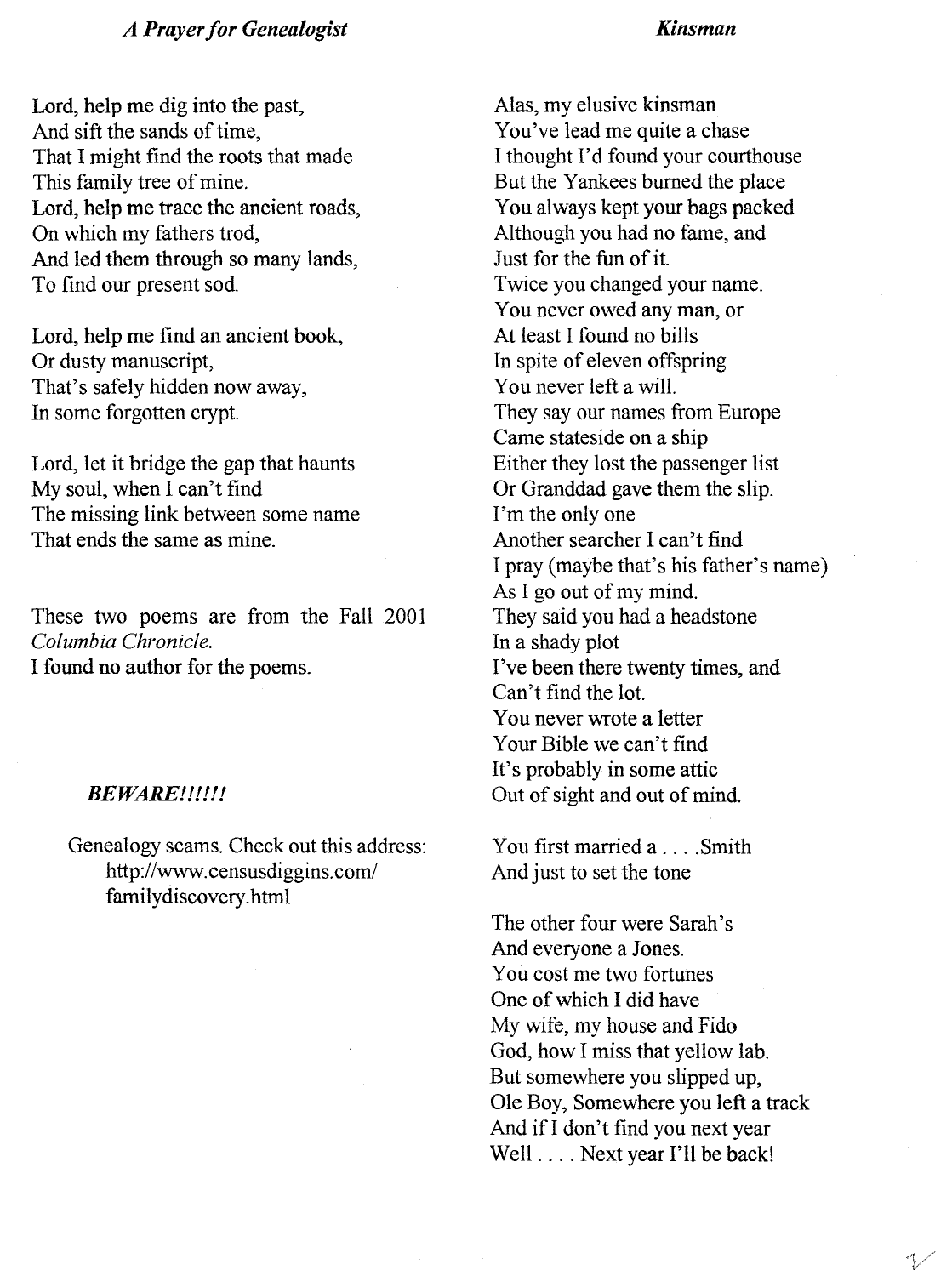These following deaths are copied from the original records:

#### *Stokes, Mrs. Mary Catherine Williams*

b: May 29, 1873 in Colleton Co., SC d: Oct. 5, 1955 @ 2:20 AM at home of granddaughter, Mrs. Nedy C. Ackerman in Colleton, Co. Township of Sheridan, City of Ridgeville (Route 3). 82 yo widow of John M. Stokes. Her occupation is listed as a domestic. She was under the care of Dr. R. Victor Ackerman of Ridgeville, SC. She had been sick about 1 year. She was the daughter of the late John Williams. He was born in Canada. Mother's maiden name: Suzie Ferguson, no birthplace is listed. Burial: Meeting House Cemetery on Thursday, Oct. 6,1955 at 3:00 PM with the Rev. E. C. Hagsman. Daughter: Mrs. Wade Ferguson of Route 1, Cottageville, SC Half Brothers: John Gary Williams of Orangeburg, SC Emory Williams of Walterboro, SC 23 grandchildren and 31 great-grandchildren. She was a member of Union Baptist Church Above information given by Mrs. Nedy C. Ackerman

#### *Smoak, Willie P.*

b: October 10,1884 in Colleton Co., SC

d:January 8,1955 @5:20 PM at his sister's home, Mrs. J. R. Searson, near Sniders in Colleton Co. He lived in the township of Ruffin, Sc.

70 yo single male.

His occupation is listed as Farming.

He was under the care of Dr. A. Ritter.

He had been sick (appears to be 2 yrs) and cause of death as Coronary Occlusion.

He was the son of the late D. H. Smoak. He was born in Colleton Co., SC.

Mother's maiden name: Mahalia Hudson. She was born in Colleton Co., Sc.

Burial: Smoak's Cemetery on Monday, January 10, 1955 at 11:00 AM with the Rev. Lester Cook. Brothers: Dave Smoak of Ruffin, SC

Nathan H. Smoak of Bamberg, SC

Sister: Mrs. J. R. Searson of Ruffin, SC

Several nieces and nephews.

Above information given by Mrs. J. R. Searson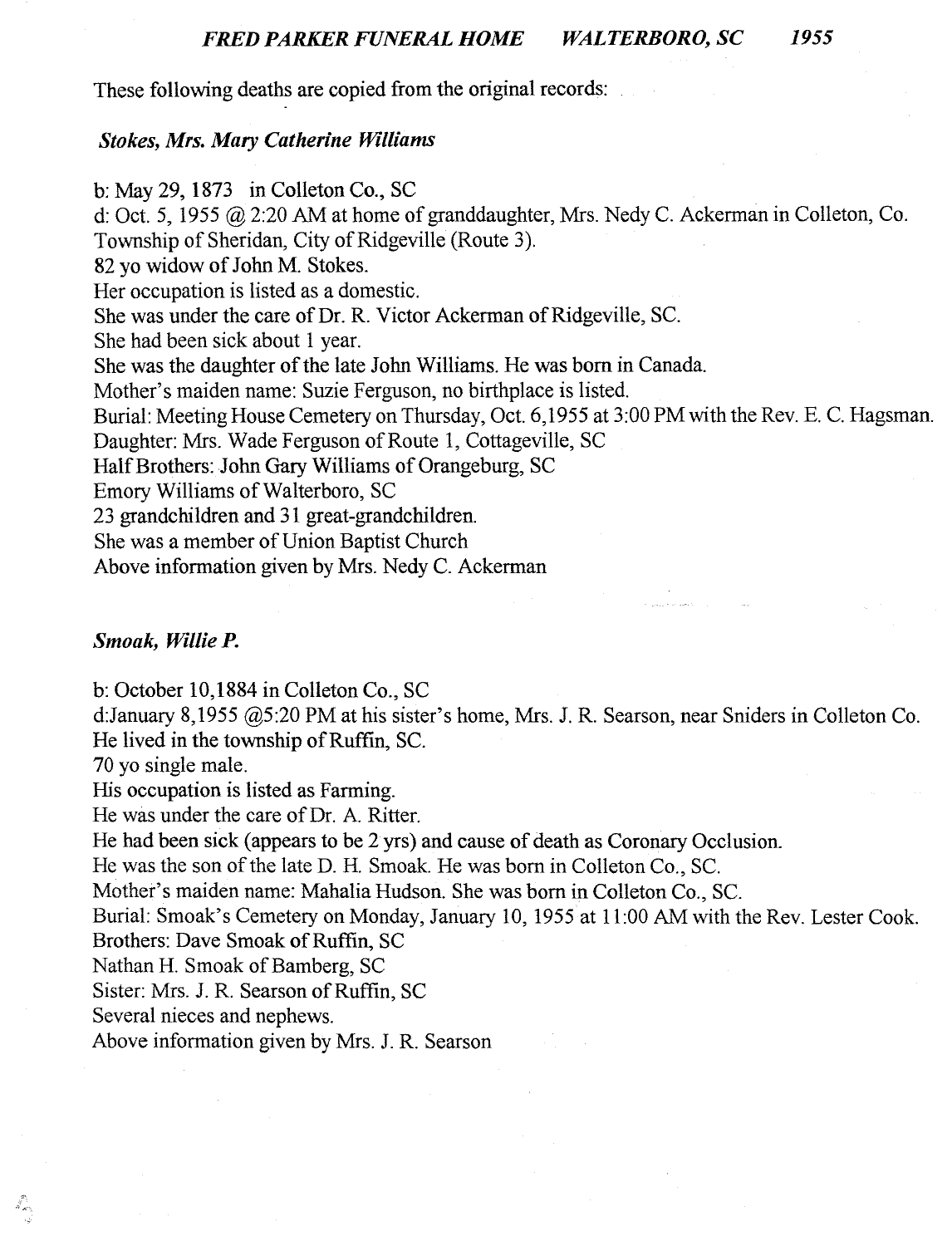b: August 27, 1892 in Newberry Co., SC

d: February 8, 1955 @ 730 AM in Colleton Co. at Bells Cross Roads

He lived in the City of Port Royal, SC on Parris Island Road.

62 yo married white male veteran of WW I and 11.

His occupation is listed as Real Estate and Insurance Agents.

He was killed instantly in auto accident and patient was dead when examined by Dr. W. M. Bennett.

Wife: Mary Wood Smith of Port Royal, SC.

Father: Dr. Van Smith (no birthplace listed)

Mother's Maiden name: Lilla Swittenburg (no birthplace listed)

Burial: Rosemont Cemetery in Newberry, SC. Morrall Funeral Home, Beaufort, SC in charge of arrangements.

No other information on survivors listed.

Above information given by Mrs. Claude Smith.

#### *Stokes, Mrs. Eujenie Lucas*

b: February 23, 1883 in Walterboro, SC.

d: February 19, 1955 @ 2:55 AM at home, 458 Hampton Street, Walterboro, SC.

71 yo widow of Dr. L. M. Stokes.

Her occupation is listed as a domestic.

She was under the care of Dr. Jeff Chapman. She had been sick about 6 months and cause of death listed as Cerebral Thrombosis (1 week) Coronary Thrombosis (4 months).

She was the daughter of: John Francis Lucas (no birthplace listed).

Mother's maiden name: Josephene Paue (appears to be) (no birthplace listed).

Burial: Live Oak Cemetery, Walterboro, SC@ 10:00 AM on Sunday, February 20, 1955 with the Rev. Thomas Kemmerlin and the Rev. A. W. Skordon.

She was a member of Bethel Methodist Church, Walterboro, sc.

Sons: H. L. Stokes of Columbia, SC

L. M. Stokes, Jr. of Walterboro, SC

Brothers: Paul Lucas of Walterboro, SC

Joseph Lucas of Walterboro, SC

John Lucas of Charleston, SC.

Sisters: Miss of Walterboro, SC

Mrs. Helen R. Grantham of Miami, FL.

No other survivors are listed.

Family request flowers be omitted.

Above information given by H.L. Stokes 913 Burwell Lane, Columbia, Sc.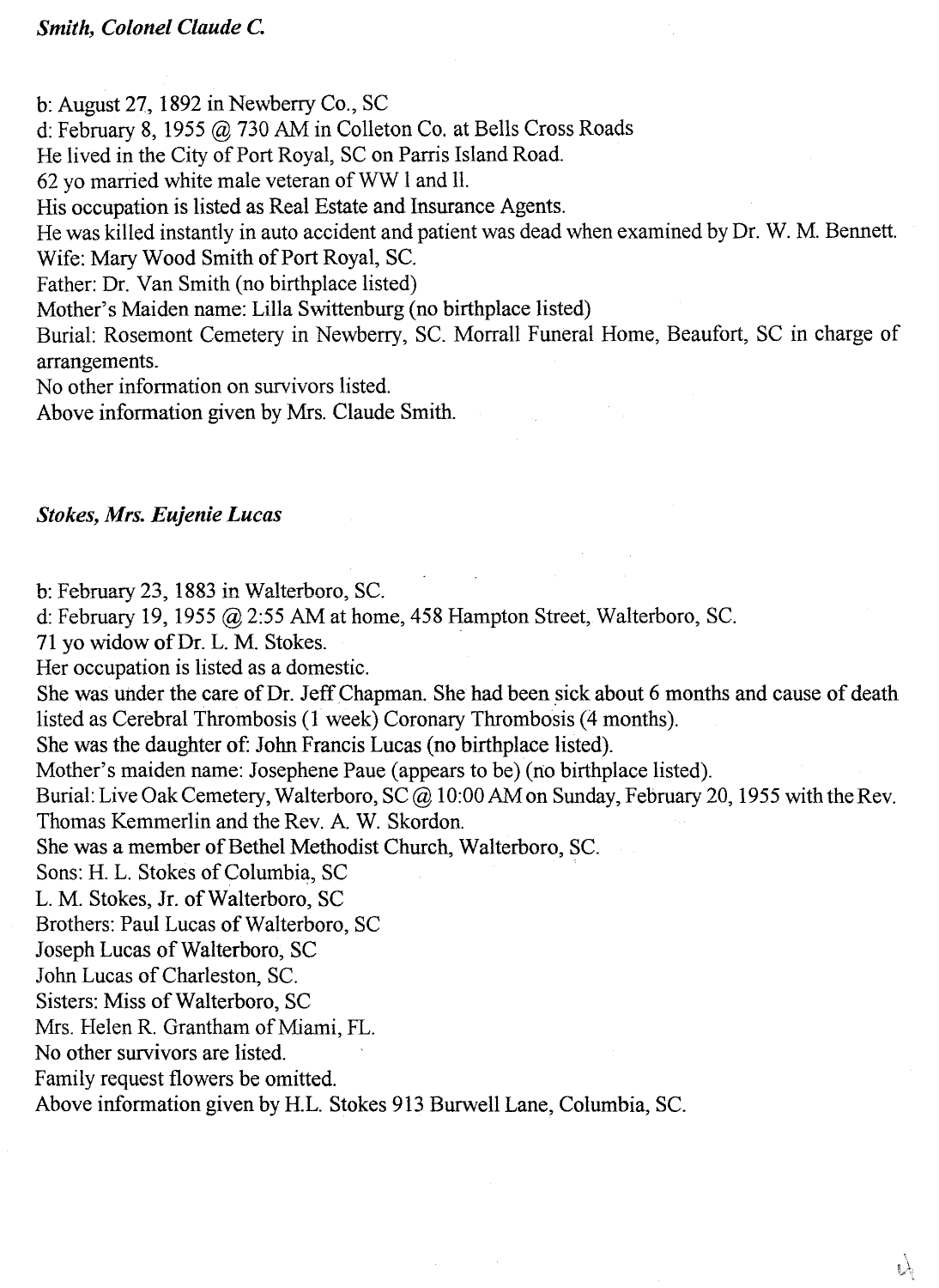## *von Santen, Mrs. Annie Marie Hafenicht* ( von Santen spelled 3 different ways on form as Sante, Satin)

b: March 8, 1866 in Charleston, SC. d: January 19, 1955 at the home of her daughter, Mrs. 1. T. Hiers of Round 0 in Colleton Co., Sc. 88 yo widow of Julius C. von Santen. Her occupation is listed as a Housewife. She was under the care of Dr. J. Yon Lehe and had been sick about 10 months. Her cause of death is listed as Cerebral Hemorrhage, General Arteriosclerosis Myocardial Degeneration (about 1 yr.) She was the daughter of the late Earnest Hafenicht, birthplace listed as Germany. Mother's maiden name: Henrietta Strafeldt, birthplace listed as Germany. Services: St. John's Lutheran Church in Charleston on Friday, Jan. 21, 1955 @ 11:00 AM Burial: Magnolia Cemetery in Charleston. Son: James Lee von Santin of Manning, SC Daughters: Mrs. P. W. Liles of Birmingham, AL Mrs. J. T. Hiers of Round 0, SC. Sisters: Miss Louise Hafenicht of Charleston, SC Mrs. John Hollingworth of Way Cross, GA. Above information was given by Mrs. 1. T. Hiers.

## *Sauls, Virgie Wilson*

b: March **1,** 1904 in Smoaks, SC.

d: July 3, 1955 in Walterboro, SC @9:15 AM at his home, 317 Rivers Street.

51 yo husband of Mrs. Pearl Ulmer Sauls.

His occupation is listed as a car salesman.

He was under the care of Dr. W. M. Bennett and was sick 2 days. Cause of death: Heart Attack, Coronary Thrombosis.

and the company of the product of the

He was the son of Augustus Sauls birthplace listed as Colleton Co., Sc.

Mother's maiden name: Minnie Carter birthplace listed as Colleton Co., Sc.

Services at Bethel Methodist Church in Walterboro on Monday, July 4, 1955 @ 4:00 PM. with the Rev. Thomas Kennerlin.

 $\mathcal{L}$ 

Burial: Live Oak Cemetery, Walterboro, SC

Son: Virgie Wilson Sauls, Jr., Walterboro, SC

Brothers: Augustus Sauls of Lodge, SC

Leon Sauls of Smoaks, SC

Lanier Sauls of Tooelle, UT

Sister: Mrs. G. R. Noell, Hampton Dr.; Walterboro, Sc.

Aunt: Miss Annie Carter (lived with for years).

Above information given by unknown.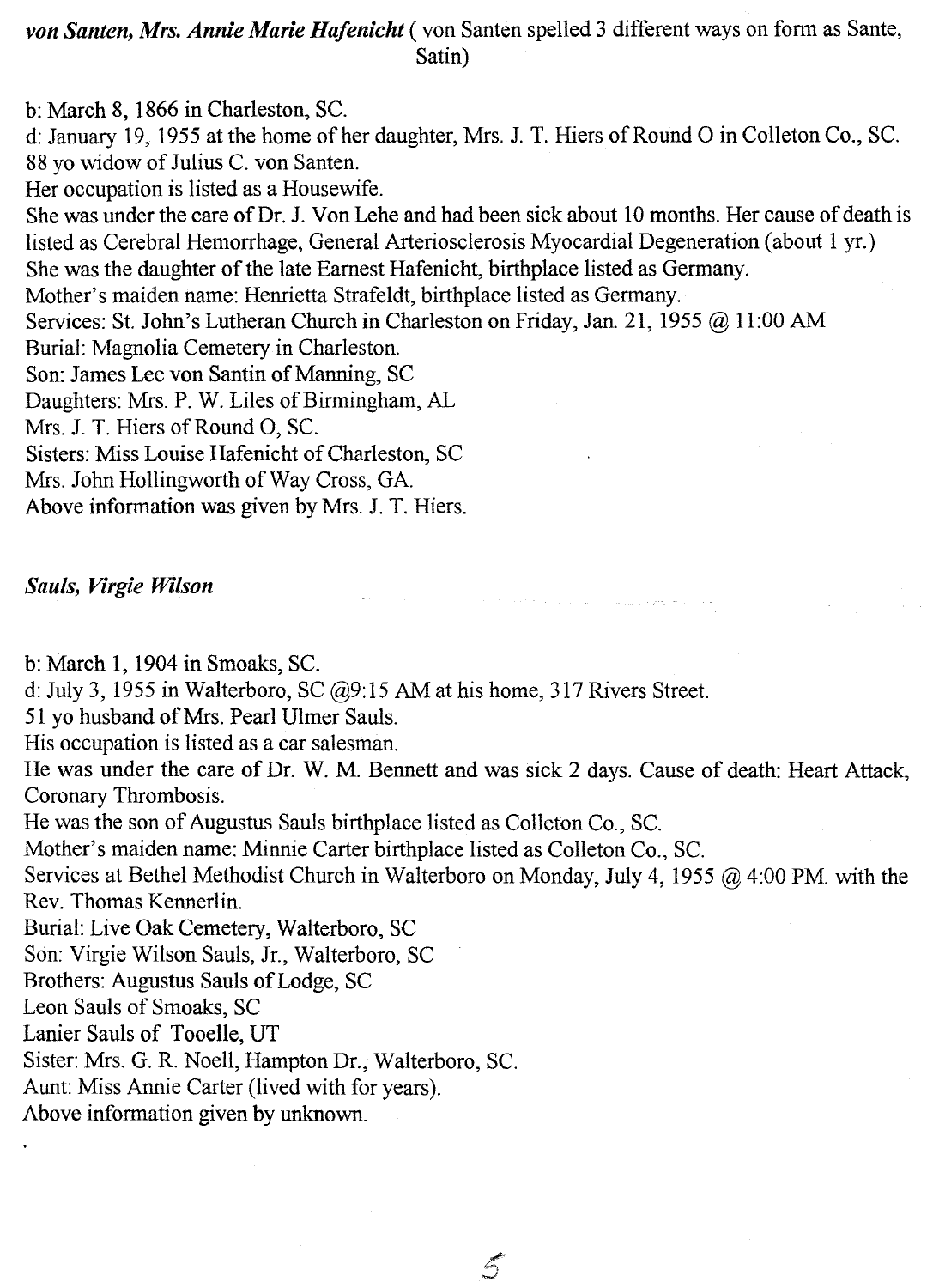## *Witsell, John Mitchell*

b: Nov. 15,1882 in Walterboro, SC

d: July 19, 1953  $@$  5:16 AM in Colleton Co. Hospital, home address 335 Hampton St. Walterboro,

SC. Colleton County, Township: Verdier

70 yo husband of Edith Duvall Witsell

His occupation is listed as a Real Estate and Investments in Walterboro, Sc.

He was under the care of Dr. Riddick Ackerman, Jr. of Walterboro, SC

He had been sick 1 week and cause of death Terminal pneumonia, acute ruptured appendix.

He was the son of Dr. Charles Witsell. He was born in Colleton Co., SC.

Mother's maiden name: Emmaline Fishburne. She was born in Colleton Co., SC.

He was a member of St. Jude's Episcopal Church in Walterboro, Sc.

Services of Monday July 20, 1853 @ 4:30 PM with the Rev. James Q. Bodley and Rev. A. W. Skardon.

Burial: Live Oak Cemetery, Walterboro, sc.

Brothers: Dr. W. Postell Witsell of Little Rock, Ark.

W. A. Witsell of St. Petersburg, Fla.

Sister: Mrs. James E. Peurifoy of Walterboro, Sc.

Remarks: 5'8" tall, weight 230 lbs, Gray eyes, Dark Brown Hair.

Farmer, Merchant, Former President and owner of Old Colleton Co. Telephone Co., Postmaster in Walterboro when Woodrow Wilson was president, Witsell Thomas Wholesale Co. for a number of years, organized Enterprise Hardware Co. in 1928 which he was President for many years. Had extensive real estate interest at time of death. Was very active in state and county political affairs. Member of Unity Lodge # 55, Walterboro, SC and member of Schriner Omar Temple in Charleston, SC.

Above information given by C. A. Witsell

## *Thompson, John Gary*

b: June 6, 1888 in Colleton Co., SC

d: Jan.31, 1953 @ 11:00 PM at home in Mayfield Terrace, Colleton Co., Township: Verdier City: Walterboro.

64 yo husband of Bennie Lee Nettles Thompson.

His occupation is listed as Sawmill operator, Gin operator, Real Estate and Farming.

He was under the care of Dr. R. Ackerman, Sr.. He was sick 10 days and cause of death acute cardiac Dilatation, Coronary Thrombosis.

He was the son of Hammond B. Thompson. He was born in Colleton Co., SC.

Mother's maiden name: Alice Nobles

Burial: Monday, Feb.2, 1953 @4:00PM Live Oak Cemetery, Walterboro, SC. with Dr. Stanley Hahn and Rev. M. R. Simpson.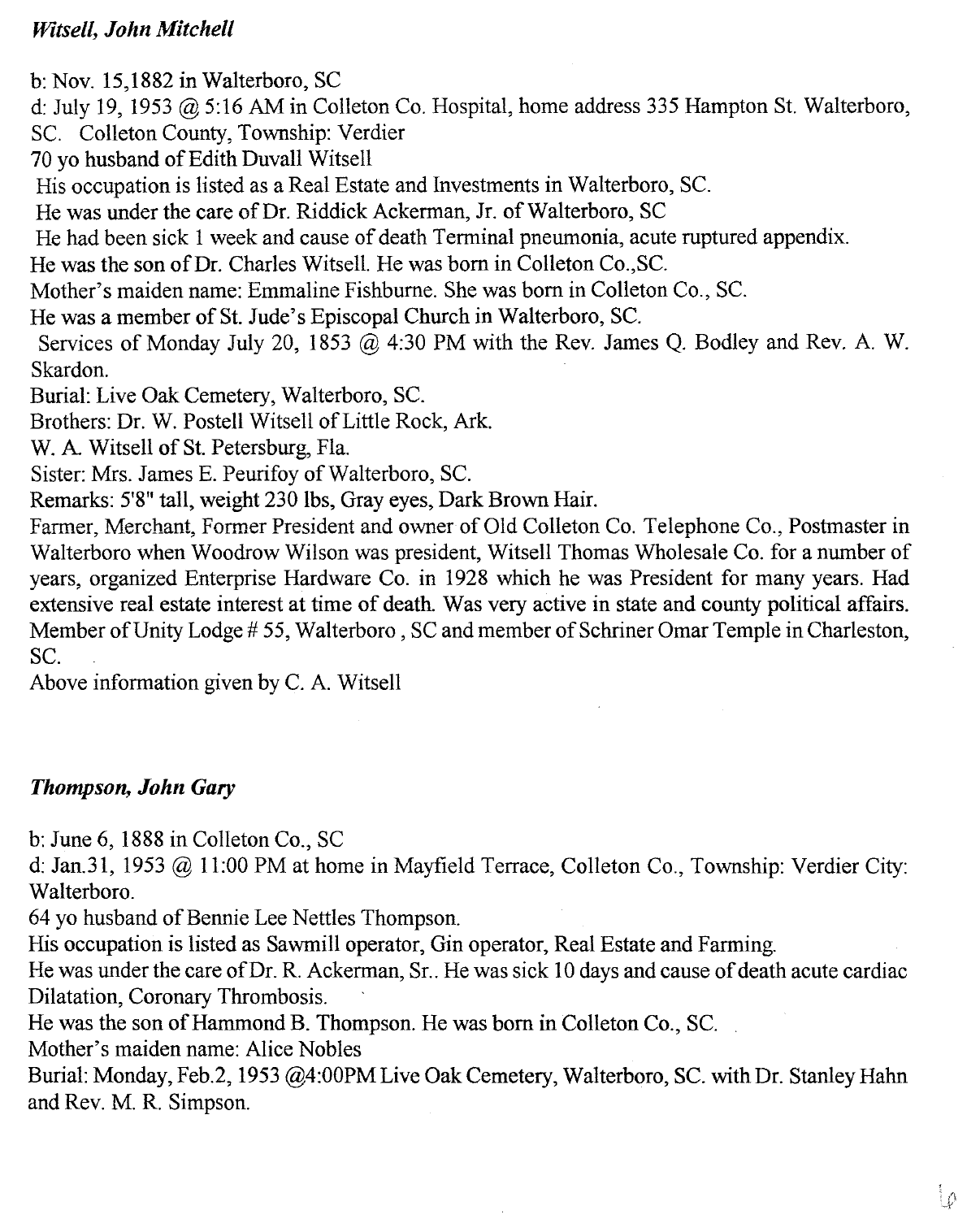Member of Pine Grove Baptist Church.

Sons: G. Haskell, J. Randoll, and Gary Lee Thompson all of Walterboro, Sc.

Daughters: Mrs. I .P. Avant, Mrs. T. B. Smoak, Mrs. David H. Padgett, Mrs. Gilbert Easterline, Mrs. Robert Wright, Miss Zada Thompson all of Walterboro, Sc.

Brother: Frank Thompson R. F. D. Walterboro, SC.

21 grandchildren, 1 great-grandchild.

Remarks: lived in Walterboro since 1926.

Above information given by Haskell Thompson.

Till, C. M.

b: March 19, 1911 in Ruffin, SC.

d: March 5, 1953 in Richland County City of Columbia @ 11:40 PM in the State Hospital. 41 yo single male.

His occupation is listed as a farmer never been able to work lately.

He was under the care of Dr. Long? for about 3 or 4 days at the State Hospital.

No cause of death listed.

He was the son of the late Charlie Till. He was born in Williams, SC.

Mother's maiden name: Sallie William. She was born in Ruffin, SC.

Services held at Ruffin Methodist Church with the Rev. J. C. Inabinett and Rev. Walter R. Black @ 4:00 PM on Saturday, March 7, 1953.

Burial in Risher (appears to be) Cemetery near Williams, SC.

Half-Brother: Hydrick Till

Several aunts and uncles.

Mother's address listed as Columbia. She is also listed as a nurse in Columbia.

Above information given by Mr. E. C. Williams.

## *Walker, Charles Albert*

b: August 31, 1866 in Colleton Co., SC.

d: May 22, 1953 @ 5:45AM in Colleton Co., Hospital. Township: Verdier City: Walterboro.

86 yo husband of Edith Stuart Walker of Charlotte, NC.

His occupation is listed as retired Lumberman and Naval Stores Operator.

He was under the care of Dr. R. Ackerman, Sr.

He had been sick about  $2 \frac{1}{2}$  years and cause of death listed as Gastro Hemorrhage, Cerebral Thrombosis.

He was the son of Edwin Walker who was born in Colleton Co., SC.

Mother's maiden name: Rebecca Benton who was born in Colleton CO., Sc.

Member of Black Creek Baptist Church. Services held there on Saturday, May 23, @11:00AM with Rev. J. P. Harrelson and Dr. Stanley Hahn.

Burial: Black Creek Cemetery.

Sons: Edwin Stuart Walker of Millford Comm. (Appears to be.)

Charles A. Walker, Jr. of Charlotte, NC.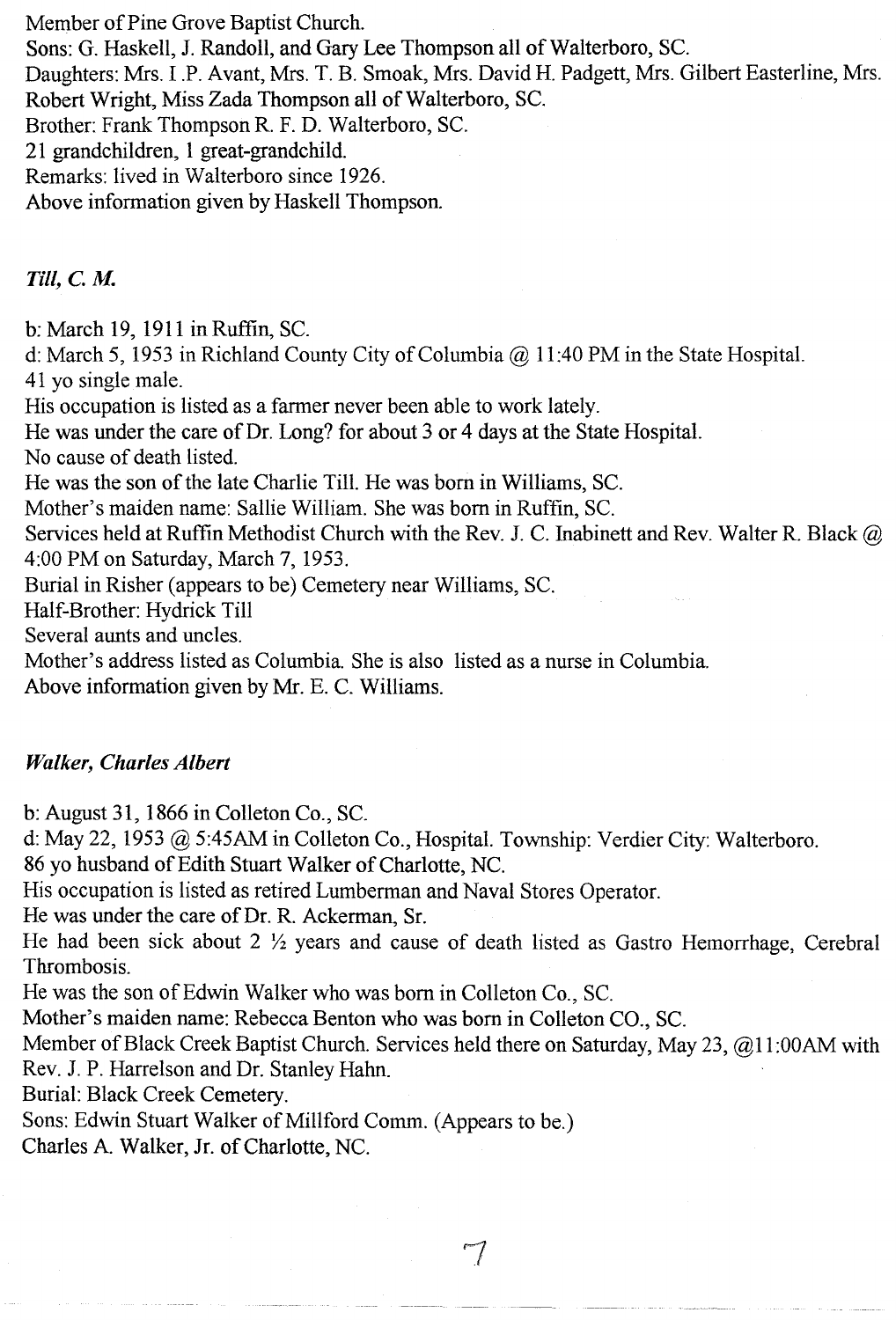Daughters: Mrs. LeRoy B. Attaway, Beaufort, SC. Mrs. C. Beaufort Albecht of Sullivan's Island. Brother: David L. Walker of White Hall, SC. Sister: Mrs. Edessa Jones of White Hall, SC. 11 grandchildren. Above information given by unknown.

## *Thomas, Lucy Taylor*

b: April 25, 1896? in Colleton Co., SC.

d: May 24, 1953 @ 4:00 AM in Colleton Co. Hospital. She lived in Ruffin Co., SC at the time of her death.

She was the 57 yo widow of James Ernest Thomas.

Her occupation is listed as a Housewife.

She was under the care of Dr. Warren Smith.

She had been sick about 8 days and cause of death as Acute appendicitis with Perforation, Uremia. She was the daughter of Charles Taylor and Hattie Carter Taylor both born in Colleton, CO., sc.

Services in Bethel Methodist Church (Ruffin) on Monday, May 25 @ 5:00PM with the Rev. Walter Black and Rev. W. O. Alaing.

Burial in the Bethel Methodist Church Cemetery.

Sons: Holland Thomas of Ruffin, SC, Harold and James Thomas of Walterboro, SC.

Daughters: Mrs. W. A. Fant of Ocala, FL, Mrs. Cope Carroll of Williams, SC, Mrs. Greer Craven of Walterboro, SC, and Miss Grace Thomas of Ruffin, sc.

Sister: Mrs. R C. Gooding of Ruffin, SC.

9 grandchildren

Member of Ruffin Baptist Church.

Above information given by Mrs. H. C. Carroll.

## *Taylor, Ralph*

b: March 1, 1906 in Sylvania, GA.

d: July 1, 1953 @ 620PM St. Frances Infirmary, Charleston, SC.

47 yo husband of Reva Craven Taylor of Jacksonboro, SC.

His occupation is listed as a Dispatcher for Beard-Laney Trucking Co., Inc. Naval Base, Sc.

He was under the care of Dr. Boone (J. A. ?), Dr. Maxwell Anderson.

He was sick 10 days and cause of death listed as Coronary Thrombosis.

He was the son of the late W. Artie Taylor who was born in Sylvania, GA.

Mother's maiden name" Daisy Weeks who was born in Sylvania, GA.

Services held in the Fred Parker Funeral Home on Friday, July 3, 1953 @ 11:00AM with the Rev. R. G. Cayce..

Burial in Live Oak Cemetery, Walterboro, SC.

Mother: Mrs. Daisy Weeks Taylor Berrows of W. Palm Beach, FL.

Daughter: Mary Linda Taylor 3 yrs.

Brothers: LeRoy Taylor of Savannah, Ga, John W. Taylor of Augusta, Ga and half-brother Alfred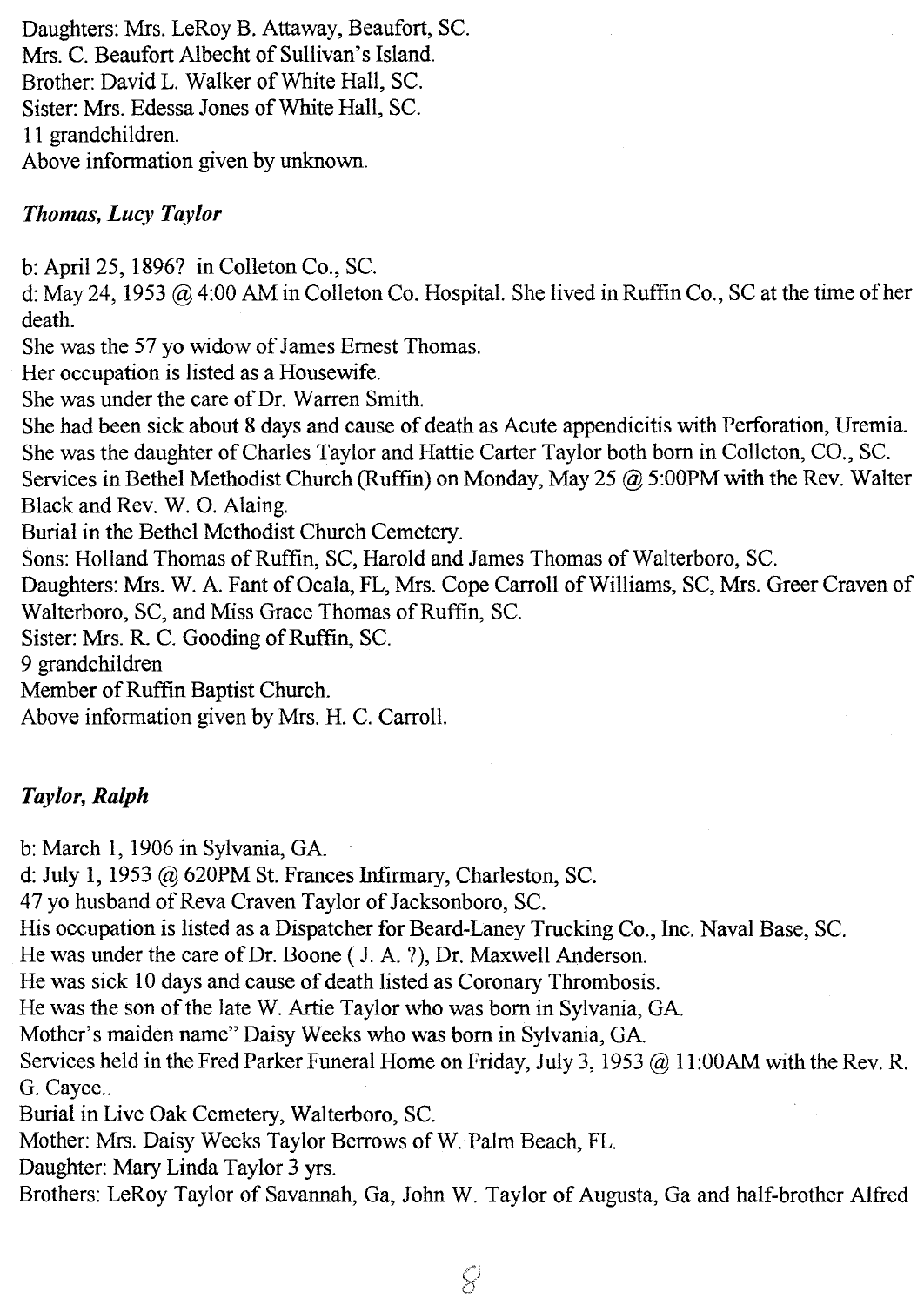Berrows of W. Palm Beach, FL.

Sisters: Mrs. Aubrey Ormsby, San Antonio, TX, Mrs. Lauren Kite of San Antonio, TX, Mrs. Ernest Shauks and Mrs. Peter Aiello of W. Palm Beach, FL. Mrs. C. H. Fossett of Savannah, GA. Remarks: Lived in Jacksonboro for past 8 yrs moving from Jacksonville, FL. He was a Methodist. Above information given by Mrs. Ralph Taylor.

### *Woods, Lyndon Hershel*

b: June 12, 1939 in Ruffin, SC, Route 1

d: July 19, 1953 @ 12:00 noon in Colleton Co. Hospital in the Township of Verdier, City of Walterboro, Sc.

12 yo son of LeRoy Woods born in Jasper Co., SC and Mary Lois Carter Woods born in Colleton Co., Sc.

He was under the care of Dr. Warren Smith.

He was sick 2 weeks and cause of death is listed as Congenital Heart Failure.

Services Smoak Baptist Church on Tuesday, July 21, 1953 @11 :OOAMwith Rev. Leonard B. Belcher and Rev. M. O. Alsing.

Burial in the Smoak Baptist Church Cemetery.

Brothers: LeRoy Woods, Jr., Mitchell, Leon, and Charles Henry Woods of the home.

Sisters: Rhonda and Barbara Ann Woods of the home.

Above information given by LeRoy Woods Rt. 1, Ruffin, Sc.

#### *Ulmer, Margaret (Maggie) Bowers*

b: Dec. 4, 1880 in Colleton Co., Sc.

d: Nov, 7, 1953 @ 9:00 PM in Colleton Co. Hospital Walterboro, Sc.

72 yo wife of W. H. Ulmer of Rt. 2, Ruffin, Sc.

Her occupation is listed as Domestic.

She was under the care of Dr. Marshall Bennett.

She had been sick 3 weeks and cause of death listed as Lobar Pneumonia.

She was the daughter of Henry Bowers born in Hampton, Sc.

Mother's maiden name Miss Benton born in Colleton CO.,SC.

Services in Pine Grove Baptist Church on Monday, Nov. 9, 1953 @ 3:00PM with the Rev. M. R. Simpson.

Burial in the Pine Grove Baptist Church Cemetery.

Adopted Son: James E. Bowers of Johns Island, SC

Adopted daughters: Mrs. Herman Broderick and Mrs. J. B. Benton, Jr. of Walterboro, Sc.

Half-sister: Mrs. Susan Gaskins of Walterboro, Sc.

Above information given by W. H. Ulmer.

 $\mathcal{P}$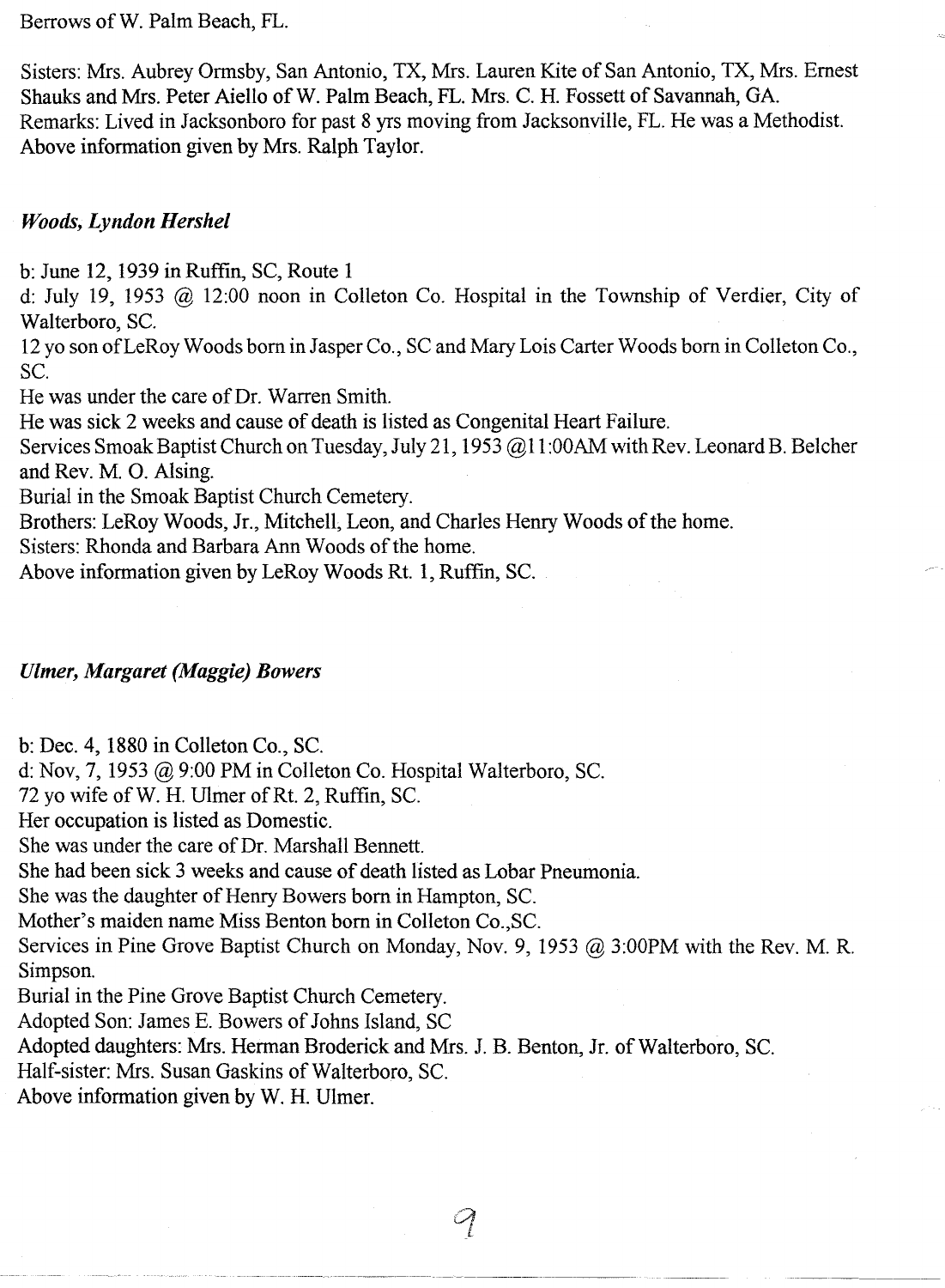b: Feb. 20, 1874 in Yemmessee, SC

d: Feb.9, 1952 @ 5:00 PM at home in Yemmessee, SC in Hampton, Co., Sc.

77 yo wife of S. J. Thomas. She was 5'3" tall and weight 90 lbs, grey eyes and dark gray hair.

Her occupation is listed as a Housewife.

She was under the care of Dr. Ritter.

She had been sick 4 years and cause of death is listed as Myocarditis, edema gen. Ac nephritis, cerebral thrombosis and stroke.

She was the daughter of Marion V. Stevens born in Edgefield Co., Sc.

Mother's maiden name: Janie Proctor born in Statesboro, GA.

Services held in Ebenezer (appears to be) Methodist Church in Yemmessee, SC @ 3:00 PM on Monday, Feb. 11, 1952 with Rev. R. E. Logan of Charleston, SC and Rev. W. R. Parker of Ruffin, Sc. Burial in the church cemetery.

Son: Walter Herbert Thomas of Conway, SC.

Daughters: Mrs. J. W. Hill, Jr and Mrs. P. M. Zahler of Yemmessee, SC.

Brother: Albert W. Stevens of Savannah, GA.

2 grandchildren and 1 great-grandchild.

Member of Seventh Adventist Church of Charleston, SC.

Above information given by Mrs. P. M. Zahler.

## *Toomer, Maurice Sleighman*

b: Dec. 4, 1889 in Charleston, SC.

d: Feb. 14, 1952 @ 1:40 PM in Colleton Co. Hospital, Walterboro, SC.

62 yo husband of Emma Amelia Reeves Toomer of Jacksonboro, Sc.

His occupation is listed as a Motor court operator at Toomer's in Jacksonboro, SC.

He was under the care of Dr. R. Ackerman, Sr.

He had been in ill health for I yr. Cause of death listed as Toxcemia-nephritis-diabetes, carcinoma of the stomach.

He was the son of the late Maurice S. and Pauline Albright Toomer, SR. both born in Charleston, SC. Burial: Levingston Bluff Burying Ground in Dorchester County on Mon., Feb 18, 1952 @ 3:00PM with Rev. J. D. Heath of Swansboro, NC.

Sons: Maurice S. Toomer, Jr. of Baltimore, MD, Clarence E. Toomer of Jacksonboro, Sc. Daughter: Mrs. J. O. Hinton, Jacksonboro, Sc.

Sisters: Mrs. T. L. Cammer, Mrs. S. W. Bunton both of Naval Base, Charleston, SC, Mrs. H. L. Sohl of Rock Hill, SC, Mrs. Lillian Gaskins of Columbia, Sc.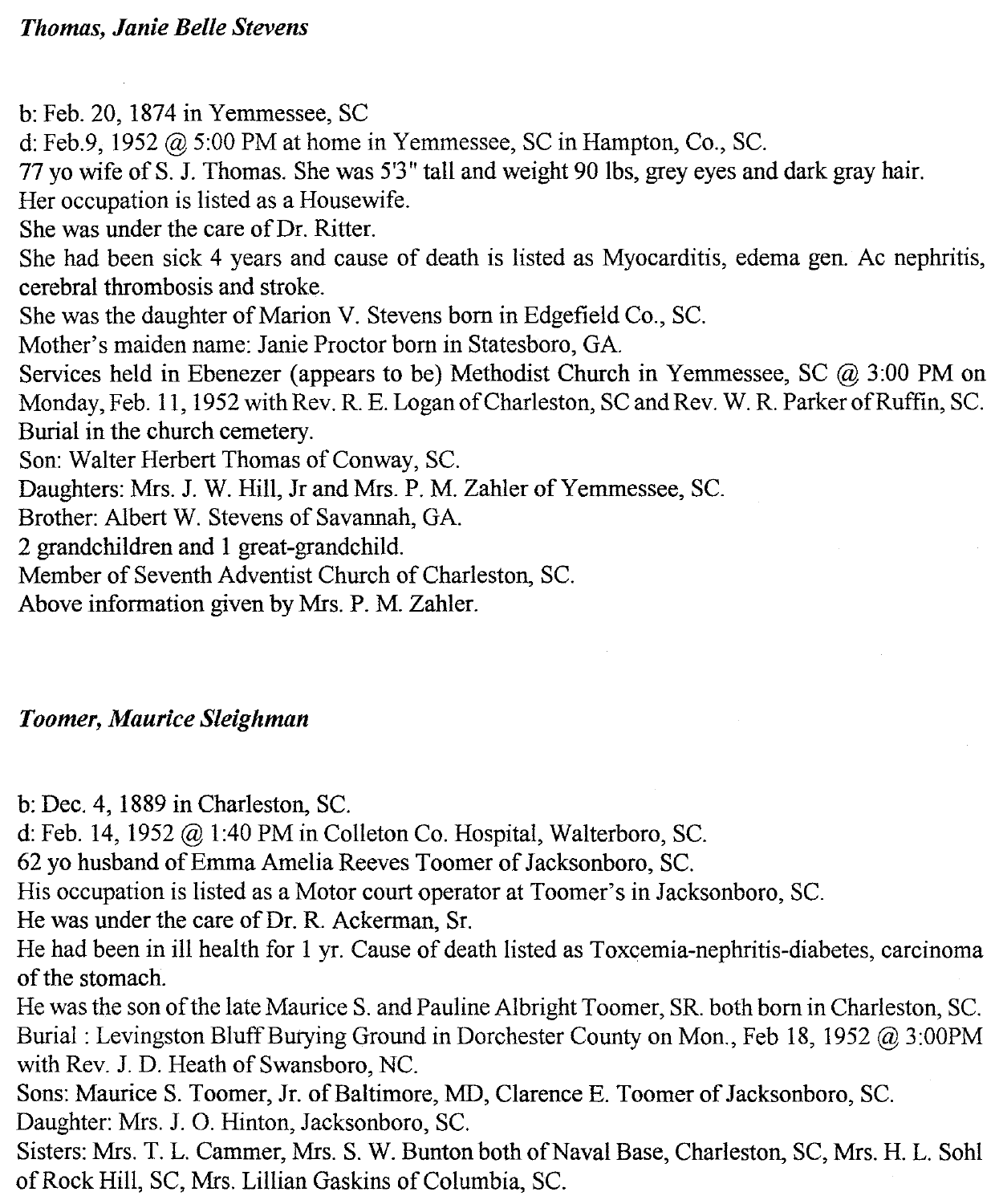6 grandchildren

Above information was given by Mrs. M. S. Toomer of Jacksonboro, SC.

## *Thompson, Jr., Ralph Benjamin*

b: Dec. 17, 1929 @ Lodge, SC d: April 20, 1952 @ 5:30 AM County Hospital Walterboro, Sc. 22 yo husband of Celestine Capers Thompson of Lodge, SC. His occupation is listed as Foreman Shipping and receiving Dept. @ A. E. C. Plant Killed accidentally in auto accident on Jefferies Blvd. near the RR of massive trauma, shock and internal injuries. Dr. R. Ackerman, Jr. Physician on record. Father: Ralph B. Thompson born in Williston, Sc. Moh Crosby Thomas of Route 1, Walterboro, SC. First wife was the late Annie Ritter Thomas. His occupation is listed as retired farmer. He was under the care of Dr. Jim Von Lehe. He was sick 17 days and cause of death cerebral hemorrhage, cardiovascular disease. He was the son of the late Jefferson Phillip Thomas born in Colleton Co., SC. Mother's maiden name: Late Rebecca Corbin born in Hampton Co., Sc. Services held in Ebenezer Methodist Church on Friday, June 13, @ 5:00PM with the Rev. George Powell Busch, Rev. James Mason and Rev. L. G. Cribb. Burial in the church cemetery next to Annie Crosby Thomas Tomb. Step-Mother: Mrs. Georgia Thomas of Walterboro, SC. Sons: Elliott H. Thomas and W. H Thomas, Jr. of Walterboro, SC. Daughters: Mrs. J. C. Hogge (appears to be) of Beaufort, SC, Mrs. W. M. Hill of Ravenel, SC, Mrs. B. J. Fisk of Round 0, SC, Mrs. Norman Ritter and Mrs. Lewis Ritter both of Walterboro, SC. Brother: J. H. Thomas of Charleston, SC Sisters: Mrs. A. C. Drawdy of Camden, SC, Mrs. H. D. Padgett of Ruffin, SC. Mrs. B. H. Drawdy, Mrs. W. G. Proveaux and Mrs. D. E. Goodson all of Walterboro, SC. 16 grandchildren, 3 great-grandchildren. Member of Ebenezer Methodist Church past 20 years and was a Trustee.

Above information was given by Elliott H. Thomas of Walterboro, sc.

## *Thompson, Doris Belle Pellum*

b: Nov. 11, 1909 in Colleton Co., Sc.

d: Oct. 4, 1952 @ 12:45 AM in the home of Dr. Bennett Walterboro, SC.

43 yo wife of Getha Thompson Route 4 Walterboro, SC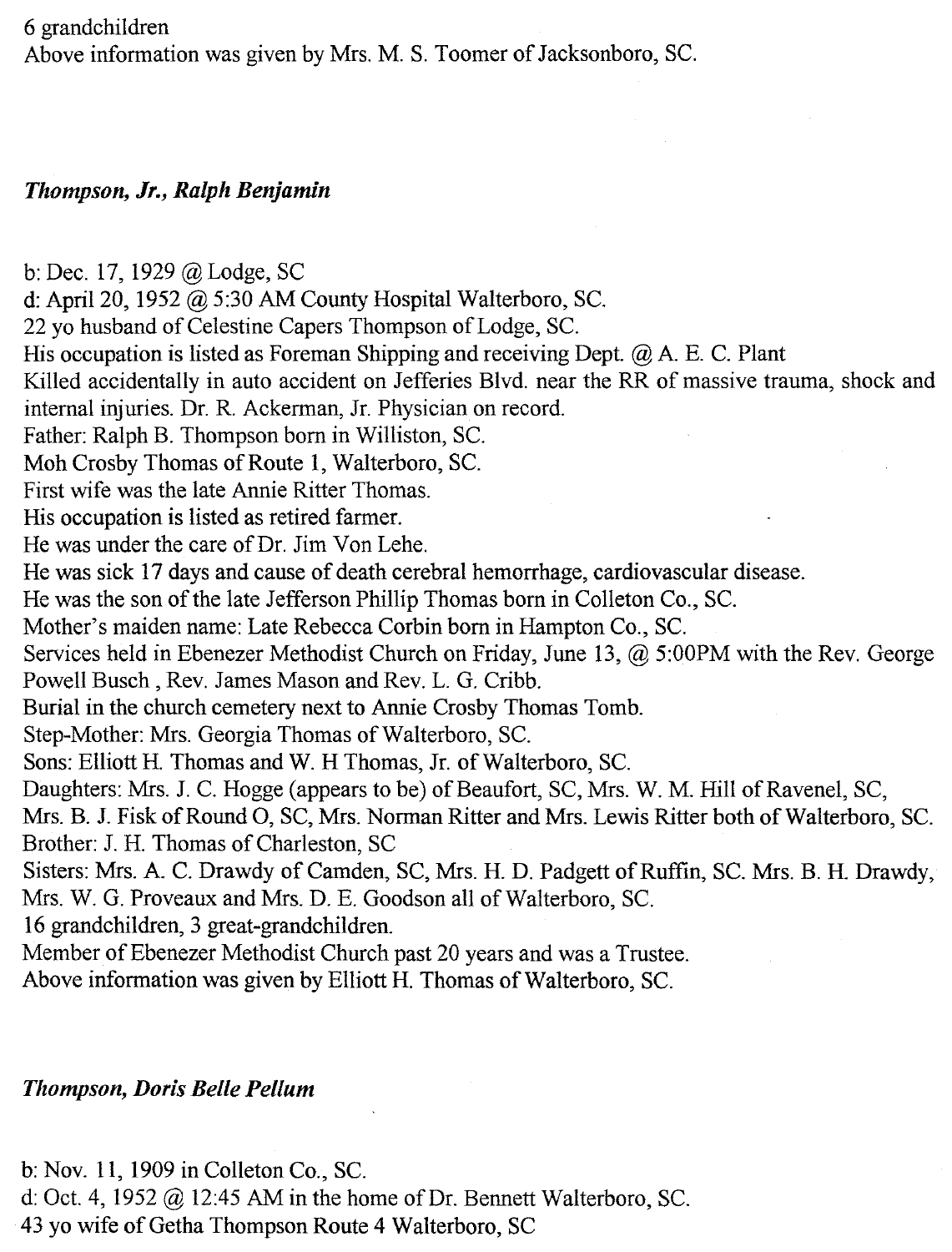Her occupation is listed as a Domestic. She was under the care of Dr. Marshall Bennett on her first visit to him. Cause of death listed as acute attack Coronary Thrombosis. She was the daughter of George F. Pellum born in Colleton Co., SC. Mother's maiden name: Addie Bishop born in Colleton Co., SC. Services held at Fred Parker Funeral Home Chapel on Sunday, Oct. 5 @ 2:30 PM with the Rev. W. J. Carroway, Rev. H. L. Corder, and the Rev. M. R. Galloway. Burial: Live Oak Cemetery. Daughter: Miss Thelma Thomason, Rt. 4, Walterboro, SC. Brother: Mr. Randolph Pellum of Rt. 4, Walterboro, SC. Sister: Mrs. E. P. Breland of Rt. 4, Walterboro, SC. Member of Great Swamp Baptist Church and was President of the W. M. S. and a S. S. Teacher and Junior Training Union Director. Above information given by Mr. Getha Thompson

## *Ulmer, Sr., Boswell Risher*

b: Feb. 7, 1879 in Colleton Co., SC

d: Nov 21, 1952 in Colleton Co. Hospital @ 8:00PM in Walterboro, SC.

73 yo husband of Martha Avant Ulmer of Walterboro, SC

His occupation is listed as appears to be Supervisor of Farmer for Colleton Co. for 16 yrs.

He was under the care of Dr. R. Ackerman, Sr.

He had been sick for 6 days and cause of death is listed as acute cardiac dilation, coronary thrombosis. He was the son of Legrand G. Ulmer born in Colleton Co., SC.

Mother's maiden name: Sarah Risher born in Colleton Co., Sc.

Services in Bethel Methodist Church @ 4:00 PM? on Sunday, Nov. 23, 1952 with the Rev. John M. Younginer and Rev. C. K. Douglas.

Burial in Live Oak Cemetery, Walterboro, sc.

Son: Lt. Co!. B. R. Ulmer, Jr., Germany

Daughters: Mrs. James A. Ritter and Mrs. Carl M. Stroud of Walterboro, SC, and Mrs. Carter Ester of Greensboro.

Brother: Dr. James Ulmer of Houston, TX.

Sisters: Mrs. Mary U. Crosby and Mrs. Rosa U. Patrick both of Columbia, SC, Mrs. Miley Hudson of Ruffin, SC, Mrs. Beatrice Crosby of Walterboro, SC and Mrs. James A. Edmondson of (can't read) may be Ridgeland or Ridgeville SC.

Remarks: Active local preacher for Bethel Methodist Church. At one time steward of church for many years and SS teacher. Member of Bethel Methodist Church and Bell Lodge #236.

Above information given by Mrs. Carl Stroud of Walterboro, SC.

 $12-$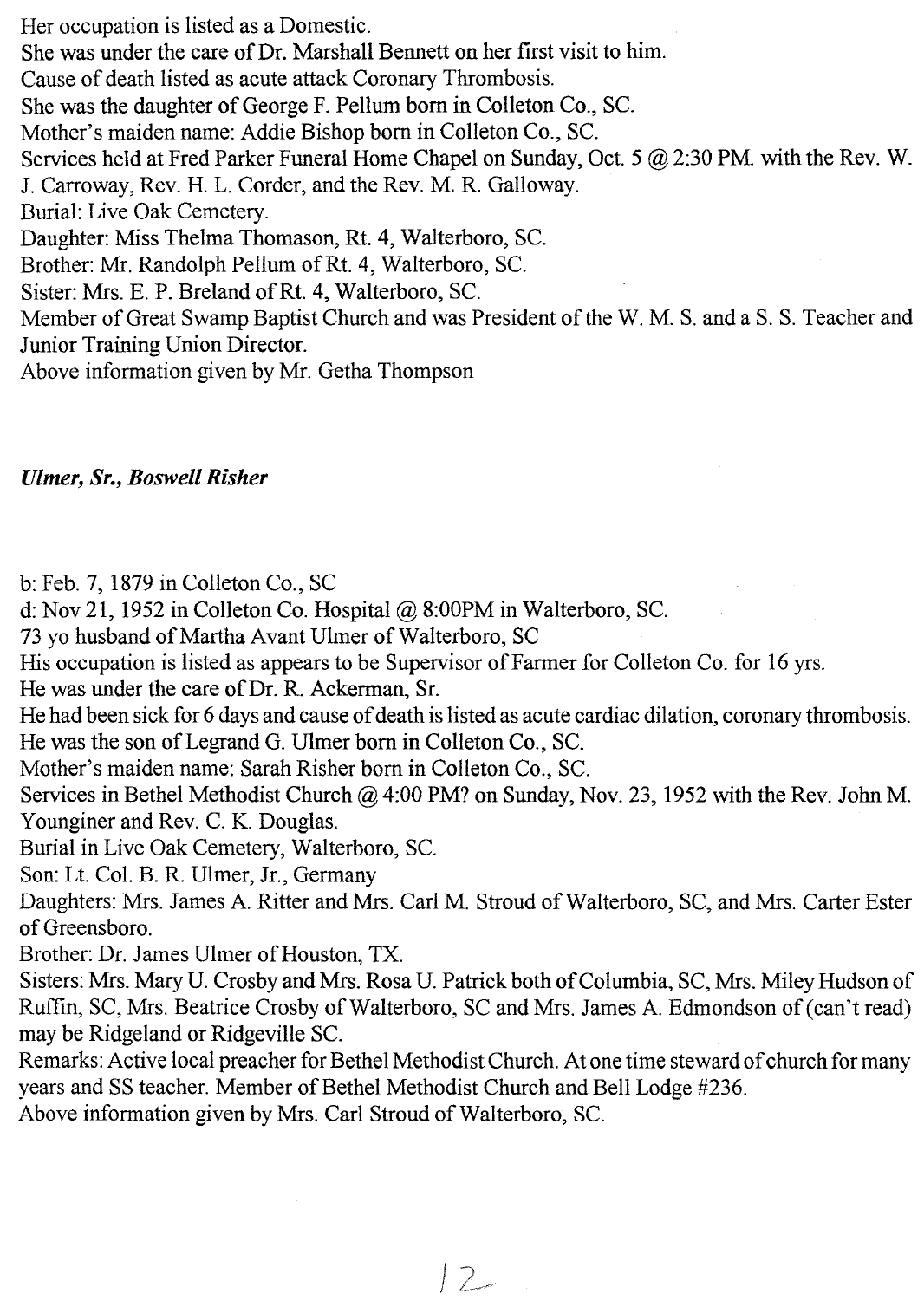#### **NEEDED**

Anyone who has an idea for a program or someone who is willing to provide a program that would be of interest to the Chapter, please let Judy Ballard know. The Chapter is wanting speakers to provide programs at the monthly meetings.

Queries are welcome and should be sent to Barbara and Bob Franklin at Angelswings@lowcountry.com for the newsletter. These queries are defined as individuals seeking the family of; place or location, etc. The Chapter can not perform individual genealogical search requests but will relay the information in hopes connections can be made to others who are researching the same family, place or needed historical information.

Family trees and Bible records will be included in the newsletter from the files given to the Chapter. The next issue of the newsletter will contain John F. Lucas and Josephine P. Paul family Bible record and begin a portion of the Modified Register for Reuben Lane R. S. that has been given to the Chapter and researched by Calvin Lane. Future portions will be printed until completion.

#### *Personal Note*

I apologize for the newsletter being late. Our family has been hard hit with illness. I have had knee surgery that was not planned and the copier we were to use has been out of service for a month. I am now in the process of starting the Summer newsletter. I appreciate your understanding of the forces that have been beyond my control!

The Rice Planter is the quarterly publication of the Old St. Bartholomew Chapter, SCGS. Queries and items for publication should be sent to: The Rice Planter, c/o Barbara Franklin, Editor 175 Lakeshore Drive, Walterboro, SC 29488 or emailed to Barbara or Bob Franklin at angelswings@lowcountry.com. Members and non-members are encouraged to submit records and articles that would be of general interest to Colleton County researchers. All other correspondence, except dues, should be addressed to Old St. Bartholomew Chapter SCGS, John E. Turbeville, President, P.O. Box 1743, Walterboro, SC 29488-1743.

Monthly meetings are now being held on the second Sunday afternoon of each month at 3PM at Church of Jesus Christ of Latter Day Saints, 1035 Dandridge Road, Walterboro, Sc. (except during the months of July and August). Dues are \$12 for an individual membership and \$18 for family membership. Dues should be mailed to Judy C. Ballard, Treasurer, 104 Wade Hampton Avenue, Walterboro, SC 29488-9261.

). 3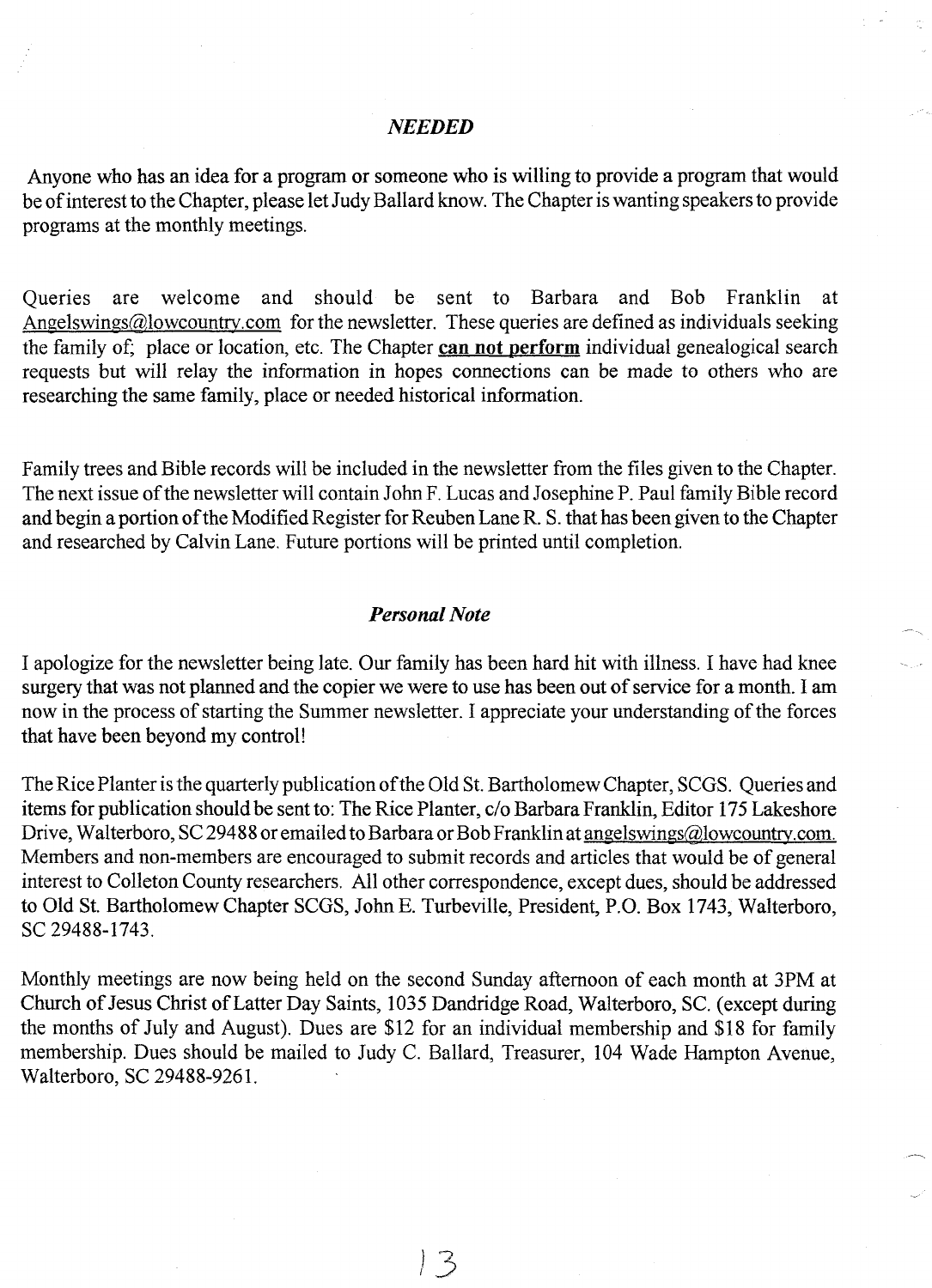## Officers for 2002

President...............John Turbeville Vice President........John Hiott Secretary..............Doris Lucas Treasurer...............Judy Ballard Archivist & Historian...Rosalyn White Chapter Representative ....Larry Ulmer Newsletter...........Barbara Franklin, Editor ............................ Bob Franklin, Assistant Editor

*Lf* !